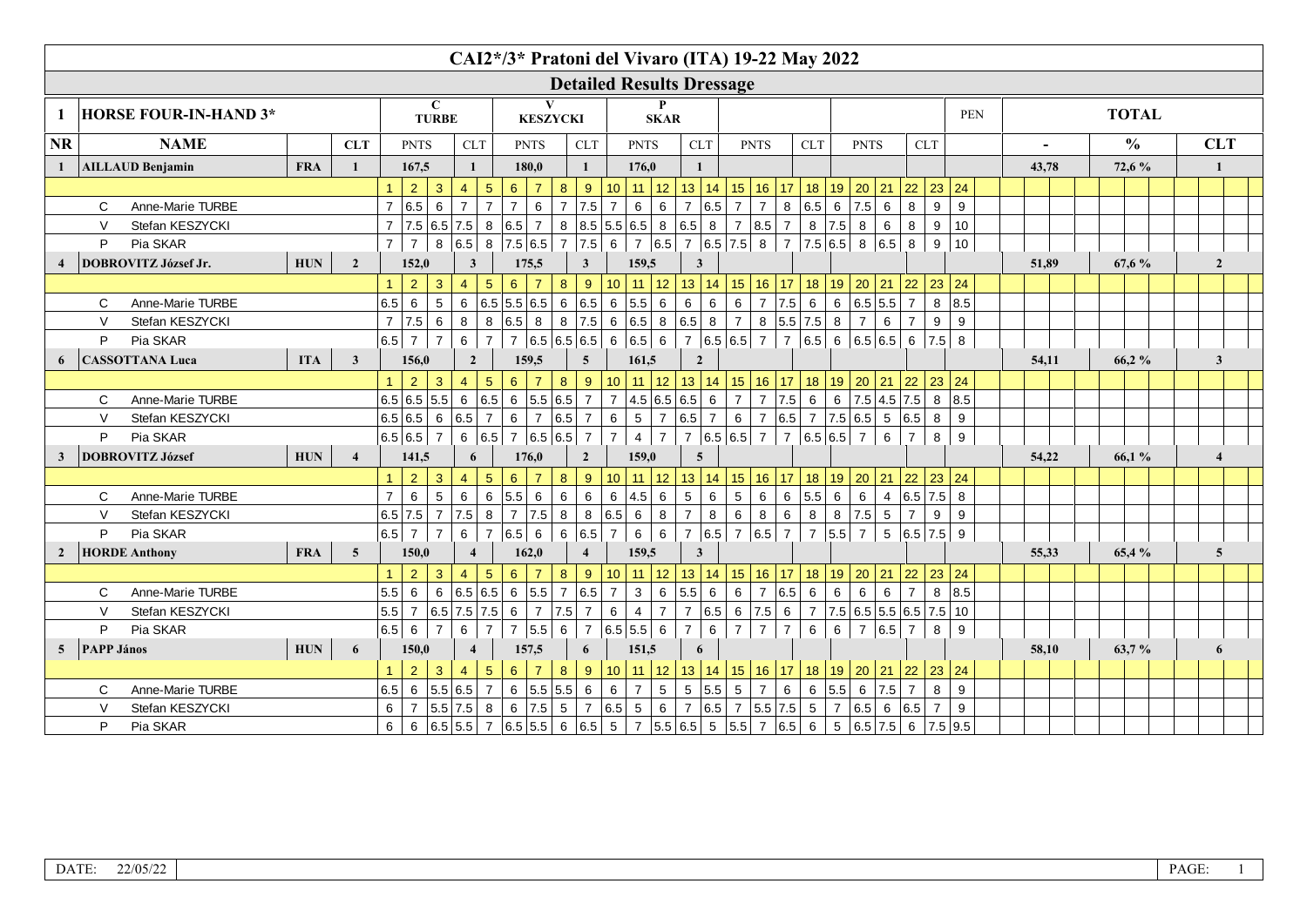|                                                                                    |                                 |                                  |                |                 |                         |                                |                                   |                                                 |                  |                 | CAI2*/3* Pratoni del Vivaro (ITA) 19-22 May 2022                                                            |                            |                                 |                 |                   |                 |                               |            |                |       |               |       |                |
|------------------------------------------------------------------------------------|---------------------------------|----------------------------------|----------------|-----------------|-------------------------|--------------------------------|-----------------------------------|-------------------------------------------------|------------------|-----------------|-------------------------------------------------------------------------------------------------------------|----------------------------|---------------------------------|-----------------|-------------------|-----------------|-------------------------------|------------|----------------|-------|---------------|-------|----------------|
| <b>Detailed Results Dressage</b><br>$\mathbf C$<br><b>TURBE</b><br><b>KESZYCKI</b> |                                 |                                  |                |                 |                         |                                |                                   |                                                 |                  |                 |                                                                                                             |                            |                                 |                 |                   |                 |                               |            |                |       |               |       |                |
| $\mathbf{2}$                                                                       | <b>HORSE PAIR 3*</b>            |                                  |                |                 |                         |                                |                                   |                                                 |                  |                 | <b>SKAR</b>                                                                                                 |                            |                                 |                 |                   |                 |                               |            | PEN            |       | <b>TOTAL</b>  |       |                |
| <b>NR</b>                                                                          | <b>NAME</b>                     |                                  |                |                 |                         |                                |                                   |                                                 |                  |                 |                                                                                                             |                            |                                 |                 | <b>CLT</b>        |                 |                               | <b>CLT</b> |                |       | $\frac{0}{0}$ |       | <b>CLT</b>     |
|                                                                                    |                                 |                                  | <b>CLT</b>     |                 | <b>PNTS</b>             |                                | <b>CLT</b>                        | <b>PNTS</b>                                     |                  | CLT             | <b>PNTS</b>                                                                                                 | ${\rm CLT}$                | <b>PNTS</b>                     |                 |                   |                 | <b>PNTS</b>                   |            |                |       |               |       |                |
| $7\phantom{.0}$                                                                    | <b>WRIGLEY MILLER Misdee</b>    | <b>USA</b>                       | $\mathbf{1}$   |                 | 153,0<br>2 <sup>1</sup> |                                | $\mathbf{1}$                      | 148,0<br>$\overline{7}$                         |                  | 1               | 157,0<br>10                                                                                                 | 1                          |                                 |                 |                   |                 |                               |            |                | 43,97 | 72,5 %        |       |                |
|                                                                                    | Anne-Marie TURBE<br>C           |                                  |                | $\overline{7}$  | $\overline{7}$          | $\mathbf{3}$<br>$\overline{7}$ | $5\phantom{.0}$<br>$\overline{4}$ | $6\phantom{1}$<br>7   7.5   7.5   7   6.5   7.5 | 8                | 9               | 11   12   13   14   15   16   17   18   19   20   21<br>$\overline{7}$<br>$6\phantom{.0}$<br>$\overline{7}$ |                            | 7  6.5 7.5 6.5 7.5 7.5 8 8.5 10 |                 |                   |                 |                               |            |                |       |               |       |                |
|                                                                                    | Stefan KESZYCKI<br>$\vee$       |                                  |                | 7 6.5           |                         | $\overline{7}$                 | $7.5$ 6                           | 8 6.5 7                                         |                  | $5\phantom{.0}$ | $\overline{7}$<br>$6\overline{6}$<br>6 <sup>1</sup>                                                         |                            | 8 6.5 7.5 6 8                   |                 | $8 \mid$          |                 | 7 8.5 9                       |            |                |       |               |       |                |
|                                                                                    | Pia SKAR<br>P                   |                                  |                | 8               | $\overline{7}$          | $\overline{7}$                 | 7 <sup>1</sup><br>$\overline{7}$  |                                                 |                  |                 | $ 7.5 $ 7 $ 6.5 $ 8 $ 7.5 6.5 $ 7 $ 7.5 $ 7 $ $                                                             |                            | $8 \mid 7 \mid 7.5 \mid 8 \mid$ |                 |                   | 7 <sup>1</sup>  | 9 10                          |            |                |       |               |       |                |
|                                                                                    | 12 DIBAK Jozsef                 | <b>ITA</b>                       | $\overline{2}$ |                 | 150,0                   |                                | $\overline{2}$                    | 142,0                                           |                  | $\overline{2}$  | 154,0                                                                                                       | $\overline{2}$             |                                 |                 |                   |                 |                               |            |                | 47,01 | 70,6 %        |       | $\overline{2}$ |
|                                                                                    |                                 |                                  |                | $\mathbf{1}$    | $\overline{2}$          | $\mathbf{3}$                   | $\sqrt{5}$<br>$\overline{4}$      | $6\phantom{.}6$<br>$\overline{7}$               | $\bf{8}$         | $9\,$           | $10$   11   12   13   14   15   16   17   18   19   20   21                                                 |                            |                                 |                 |                   |                 |                               |            |                |       |               |       |                |
|                                                                                    | Anne-Marie TURBE<br>C           |                                  |                | $\overline{7}$  | $\overline{7}$          | 8                              | $\overline{7}$<br>$\overline{7}$  | 7 7.5 6                                         |                  | $\,6\,$         | 6.5 6.5 7.5 7.5 6 7 6.5 7                                                                                   |                            |                                 |                 | 8                 | 8               | 8<br>9                        |            |                |       |               |       |                |
|                                                                                    | $\vee$<br>Stefan KESZYCKI       |                                  |                |                 | 7   6.5   7.5           |                                | $\overline{4}$<br>$\overline{7}$  | $\overline{7}$<br>$\overline{7}$                | $ 7\rangle$      |                 | $ 4.5 $ 6   7   6.5   8   6                                                                                 |                            |                                 |                 |                   |                 | 6 $ 5.5 $ 8   7   7   8.5   9 |            |                |       |               |       |                |
|                                                                                    | Pia SKAR<br>P                   |                                  |                | $\overline{7}$  | $\overline{7}$          | 8                              | 7 7.5                             | $6\overline{6}$<br>$\overline{7}$               | $\overline{7}$   |                 | 6 6.5 7 8                                                                                                   |                            | $8$   7   6.5   7   8   7.5   8 |                 |                   |                 | 9<br>9                        |            |                |       |               |       |                |
| 9                                                                                  | <b>ALETTI MONTANO Francesco</b> | <b>ITA</b>                       | $\mathbf{3}$   |                 | 143,5                   |                                | $\mathbf{3}$                      | 139,5                                           |                  | $\mathbf{3}$    | 140,5                                                                                                       | $\overline{\mathbf{4}}$    |                                 |                 |                   |                 |                               |            |                | 52,71 | 67,1%         |       | $\mathbf{3}$   |
|                                                                                    |                                 |                                  |                | $\mathbf{1}$    | $\overline{2}$          | 3 <sup>°</sup>                 | $\sqrt{5}$<br>$\overline{4}$      | $6\phantom{1}$<br>$\overline{7}$                | 8                | 9               | 10   11   12   13   14   15   16   17                                                                       |                            |                                 |                 |                   |                 | 18   19   20   21             |            |                |       |               |       |                |
|                                                                                    | Anne-Marie TURBE<br>C           |                                  |                | 7 6.5           |                         | $\overline{7}$                 | $\overline{7}$<br>6               | $\overline{7}$                                  | 7 6.5            | $5\phantom{.0}$ | $ 6.5 $ 7<br>$6\phantom{.}6$                                                                                | $\overline{7}$<br>$\,6\,$  | $\overline{7}$                  | $6 \mid 7$      |                   |                 | 7   7.5   8.5   9             |            |                |       |               |       |                |
|                                                                                    | $\vee$<br>Stefan KESZYCKI       |                                  |                | 6.5             | 6                       |                                | 6 6.5 <br>6                       | $\overline{7}$<br>$5\overline{)}$               | $\overline{7}$   | $5\phantom{.0}$ | $ 6.5 $ 8 $ 6.5 $ 7 $ $                                                                                     |                            | 6   7   5.5   7                 |                 | $\overline{7}$    | $\overline{7}$  | 8<br>9                        |            |                |       |               |       |                |
|                                                                                    | Pia SKAR<br>P                   |                                  |                | $\overline{7}$  | 6                       | 6                              | 5   5.5                           | 6 6.5 7 6.5                                     |                  |                 | 6<br>$\vert$ 7                                                                                              | 7 6.5 6 7                  |                                 | $7 \mid 7$      |                   | 7   7.5   8     | 9                             |            |                |       |               |       |                |
| 14                                                                                 | <b>FORMIA Alessandro</b>        | <b>ITA</b>                       | $\overline{4}$ |                 | 130,0                   |                                | 6                                 | 135,0                                           |                  | 5               | 140,0                                                                                                       | 5                          |                                 |                 |                   |                 |                               |            |                | 57,40 | 64,1 %        |       | 4              |
|                                                                                    |                                 |                                  |                | $\mathbf{1}$    | $\overline{2}$          | $\mathbf{3}$                   | $5\phantom{.0}$<br>$\overline{4}$ | $6\phantom{.}6$<br>$\overline{7}$               | $\boldsymbol{8}$ | 9               | 10   11   12   13   14   15   16   17   18   19   20   21                                                   |                            |                                 |                 |                   |                 |                               |            |                |       |               |       |                |
|                                                                                    | Anne-Marie TURBE<br>C           |                                  |                |                 | 6 6.5 6.5               |                                | 6 6.5                             | $\overline{7}$                                  | $4$ 5.5 5        |                 | $6\overline{6}$<br>$6\overline{6}$<br>$\frac{1}{4}$                                                         |                            | 7 6.5 6.5 6 7                   |                 | $6\overline{6}$   | $6\phantom{.}6$ | $8\phantom{.}$<br>$\bf8$      |            |                |       |               |       |                |
|                                                                                    | Stefan KESZYCKI<br>$\vee$       |                                  |                |                 | 7   5.5   6.5           |                                | 6   6.5   7                       | $\overline{4}$                                  | 5                |                 | 4 6.5 7 6                                                                                                   | 7 6                        | 7 <sup>1</sup>                  |                 | $6$   7   7.5   7 |                 | 8 8.5                         |            |                |       |               |       |                |
|                                                                                    | P<br>Pia SKAR                   |                                  |                | $7^{\circ}$     | 5 6.5                   |                                | 6   7.5                           | $7\overline{ }$                                 | 4   6.5   6      |                 | $6 \mid 7 \mid$<br>$\overline{7}$                                                                           |                            | 7 6.5 6.5 6.5 7.5 6             |                 |                   | 8               | 8 8.5                         |            |                |       |               |       |                |
| 15                                                                                 | <b>PROIETTI Giorgio</b>         | <b>ITA</b>                       | $\overline{5}$ |                 | 135,5                   |                                | $\overline{5}$                    | 130,5                                           |                  | 6               | 138,0                                                                                                       | 6                          |                                 |                 |                   |                 |                               |            |                | 57,65 | 64,0 %        |       | 5 <sup>5</sup> |
|                                                                                    |                                 |                                  |                | $\mathbf{1}$    | $\overline{2}$          | 3 <sup>2</sup>                 | $\overline{5}$<br>$\overline{4}$  | $\boldsymbol{6}$<br>$\overline{7}$              | $\boldsymbol{8}$ | 9               | 10   11   12   13   14   15   16   17   18   19   20   21                                                   |                            |                                 |                 |                   |                 |                               |            |                |       |               |       |                |
|                                                                                    | Anne-Marie TURBE<br>C           |                                  |                | $\overline{7}$  | $\overline{7}$          | $\,6\,$                        | $\overline{5}$<br>$\,6\,$         | 6<br>$\overline{7}$                             | $\boxed{7}$      |                 | 7 5.5 6.5 6                                                                                                 | $\,6\,$<br>$\,6\,$         | $\,6\,$                         | $6 \mid 6 \mid$ |                   | 6 7.5 8         | 8                             |            |                |       |               |       |                |
|                                                                                    | Stefan KESZYCKI<br>$\vee$       |                                  |                | $7\overline{ }$ | 6                       | 6                              | $\overline{7}$                    | 5 6.5 5                                         |                  |                 | $  6   5.5   6   7   5.5   6   5.5   7   5.5   6.5   6.5   6$                                               |                            |                                 |                 |                   |                 | 8<br>$7\overline{ }$          |            |                |       |               |       |                |
|                                                                                    | P<br>Pia SKAR                   |                                  |                | $ 6.5 $ 6       |                         | 6                              |                                   | 6 6.5 7 6.5 6                                   |                  | $ 7\rangle$     | $6 \mid 7 \mid 6$                                                                                           |                            | 7 6.5 6 6 7 6.5 7 7.5 8         |                 |                   |                 |                               |            |                |       |               |       |                |
| 11 CEI Ugo                                                                         |                                 | <b>ITA</b>                       | 6              |                 | 140,5                   |                                | $\overline{\mathbf{4}}$           | 137,0                                           |                  | $\overline{4}$  | 144,0                                                                                                       | $\mathbf{3}$               |                                 |                 |                   |                 |                               |            | $\overline{5}$ | 58,22 | 63,6 %        |       | 6              |
|                                                                                    |                                 |                                  |                | $\mathbf{1}$    | $\overline{2}$          | $\mathbf{3}$                   | $5\phantom{.0}$<br>$\overline{4}$ | 6<br>$\overline{7}$                             | 8                | 9               | $10$   11   12   13   14   15   16   17                                                                     |                            |                                 |                 |                   |                 | 18 19 20 21                   |            |                |       |               |       |                |
|                                                                                    | C<br>Anne-Marie TURBE           |                                  |                | $\overline{7}$  | $\overline{7}$          |                                | 6<br>7 6.5                        | $\overline{7}$                                  | 7 6.5 7          |                 | 6  6.5  6                                                                                                   | 7<br>$6\phantom{.}6$       | $\overline{7}$                  | $6 \mid 7$      | 6                 | $\overline{7}$  | $\overline{7}$<br>8           |            |                |       |               |       |                |
|                                                                                    | $\vee$<br>Stefan KESZYCKI       |                                  |                | $6.5 \,   \, 6$ |                         |                                |                                   | 7 6.5 6 6.5 6.5 6                               |                  |                 | 5 6.5 7<br>$\,6\,$                                                                                          |                            | 7 5.5 7.5 6 7                   |                 | $7^{\circ}$       | 6               | 8<br> 7.5                     |            |                |       |               |       |                |
|                                                                                    | P<br>Pia SKAR                   |                                  |                |                 | 7   6.5   7             |                                | $\overline{7}$<br>$\overline{7}$  |                                                 |                  |                 |                                                                                                             |                            |                                 |                 |                   |                 | 8 8.5                         |            |                |       |               |       |                |
|                                                                                    | 10   BAVARESCO Ivano            | <b>ITA</b>                       | $\overline{7}$ |                 | 123,5                   |                                |                                   | 129,5                                           |                  |                 | 121,0                                                                                                       | 8                          |                                 |                 |                   |                 |                               |            |                | 65,25 | 59,2%         |       |                |
|                                                                                    |                                 |                                  |                | $\mathbf{1}$    | 2                       | 3 <sup>1</sup>                 | 5 <sup>5</sup><br>$\overline{4}$  | 6 <sup>1</sup><br>$ 7\rangle$                   | 8 <sup>°</sup>   | 9               | 10   11   12   13   14   15   16   17   18   19   20   21                                                   |                            |                                 |                 |                   |                 |                               |            |                |       |               |       |                |
|                                                                                    | Anne-Marie TURBE<br>C.          |                                  |                | 6 <sup>1</sup>  |                         |                                |                                   |                                                 |                  |                 | $7$  5.5   5.5   5   5.5   6.5   5   5.5   5.5   6   5                                                      |                            | 6 $ 5.5 5.5 5.5 6 5.5 6.5 7 8$  |                 |                   |                 |                               |            |                |       |               |       |                |
|                                                                                    | $\vee$<br>Stefan KESZYCKI       |                                  |                |                 |                         |                                |                                   | $ 6.5 $ 6   5.5   6   5.5   6.5   5.5   5       |                  | $5\phantom{.0}$ | $6 \mid 5 \mid$<br>$6 \mid$                                                                                 | $6 \mid$<br>$\overline{7}$ |                                 |                 |                   |                 | 6 6 7 7 6.5 7.5 8             |            |                |       |               |       |                |
|                                                                                    | P<br>Pia SKAR                   |                                  |                |                 |                         |                                |                                   | $6$   5.5   5   5   5.5   6   5.5   6           |                  | 6               | $6$   5   5.5   5.5   6   6   5.5   6   7   8<br>5 <sup>1</sup>                                             |                            |                                 |                 |                   |                 |                               |            |                |       |               |       |                |
| 8                                                                                  | <b>PETERS</b> Sylvia            | $\mathbf{A}\mathbf{U}\mathbf{T}$ | 8              |                 | 113,0                   |                                | 8 <sup>1</sup>                    | 121,0                                           |                  | 8               | 121,5                                                                                                       | $7\phantom{.0}$            |                                 |                 |                   |                 |                               |            |                | 69,94 | 56,3 %        |       | 8              |
|                                                                                    | DATE: 22/05/22                  |                                  |                |                 |                         |                                |                                   |                                                 |                  |                 |                                                                                                             |                            |                                 |                 |                   |                 |                               |            |                |       |               | PAGE: | $\overline{2}$ |
|                                                                                    |                                 |                                  |                |                 |                         |                                |                                   |                                                 |                  |                 |                                                                                                             |                            |                                 |                 |                   |                 |                               |            |                |       |               |       |                |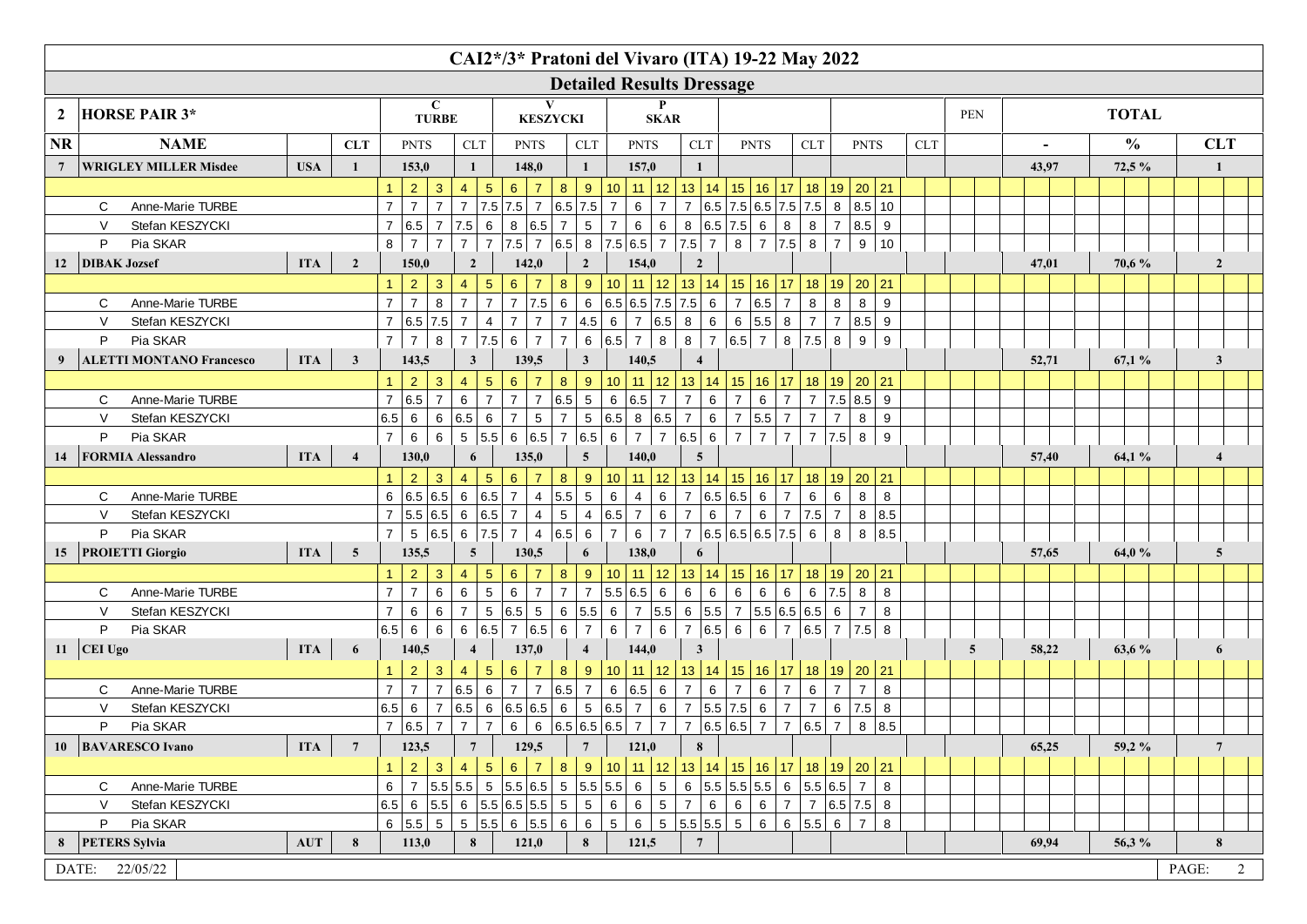|                              |                  |  |  |  |                |                   |                |                   |                |                   |             |                   |         |       |                |   |                | CAI2*/3* Pratoni del Vivaro (ITA) 19-22 May 2022              |                               |             |     |              |  |  |       |  |       |   |  |
|------------------------------|------------------|--|--|--|----------------|-------------------|----------------|-------------------|----------------|-------------------|-------------|-------------------|---------|-------|----------------|---|----------------|---------------------------------------------------------------|-------------------------------|-------------|-----|--------------|--|--|-------|--|-------|---|--|
|                              |                  |  |  |  |                |                   |                |                   |                |                   |             |                   |         |       |                |   |                | <b>Detailed Results Dressage</b>                              |                               |             |     |              |  |  |       |  |       |   |  |
|                              |                  |  |  |  | 2 <sup>2</sup> | 3                 | $\overline{4}$ | 5 <sup>5</sup>    | $6^{\circ}$    |                   | $8^{\circ}$ |                   |         |       |                |   |                | 9   10   11   12   13   14   15   16   17   18   19   20   21 |                               |             |     |              |  |  |       |  |       |   |  |
|                              | Anne-Marie TURBE |  |  |  |                | 6   6.5   4.5     |                |                   | 6   5.5        |                   | 6           |                   | 5       |       | $ 4.5 $ 6      |   | 5 <sup>1</sup> |                                                               | 5   5.5   5.5   5.5   6       |             |     | $6 \mid 7.5$ |  |  |       |  |       |   |  |
|                              | Stefan KESZYCKI  |  |  |  |                | $ 6.5 $ 5 $ 5.5 $ | 5              | $5^{\circ}$       | 6              | $\overline{7}$    | 6           | 2                 | 6       | 6     |                |   |                | 5   5.5   6.5   6   5.5   6   5.5   6                         |                               |             |     | 8            |  |  |       |  |       |   |  |
| D                            | Pia SKAR         |  |  |  | $ 6.5 $ 5      |                   |                | 5.5               |                | 6   6.5           |             |                   | 2   5.5 | 6     | 6              |   |                | $6$   6.5   5.5   6   6.5   5                                 |                               | 6           |     | 8            |  |  |       |  |       |   |  |
| <b>SLO</b><br>16 TAVCAR Miha |                  |  |  |  |                | 109.5             |                |                   |                | 119.0             |             |                   |         | 111,0 |                |   | 9              |                                                               |                               |             |     |              |  |  | 73.99 |  | 53,8% | 9 |  |
|                              |                  |  |  |  | $2^{\circ}$    | 3 <sup>°</sup>    | $\overline{4}$ | 5 <sup>5</sup>    | 6 <sup>1</sup> | $\overline{7}$    | 8           | -9                |         |       |                |   |                | 10   11   12   13   14   15   16   17   18   19   20   21     |                               |             |     |              |  |  |       |  |       |   |  |
| C.                           | Anne-Marie TURBE |  |  |  |                | 6   6.5   5       |                | 5   5.5           | 5              |                   | 4   5.5     |                   | 4.5     | 6     |                | 5 |                | 5   5.5   5                                                   | 6                             | 5   5.5   7 |     | 7.5          |  |  |       |  |       |   |  |
|                              | Stefan KESZYCKI  |  |  |  | $ 6.5 $ 6      |                   |                | 6   6.5   6   6.5 |                | 4                 |             | $6 \mid 2.5 \mid$ | 6       | 5     | 5 <sup>1</sup> | 6 | 5 <sup>1</sup> | 6                                                             | 5   6.5   5.5   5   6.5   7.5 |             |     |              |  |  |       |  |       |   |  |
| D                            | Pia SKAR         |  |  |  |                | $5.5$ 5 4.5       |                | 5                 |                | $6 \mid 3.5 \mid$ | 6           |                   |         |       |                |   |                | 3 4.5 5.5 5 5.5 5 5                                           | $6 \mid 5.5 \mid 5$           | 6           | 6.5 |              |  |  |       |  |       |   |  |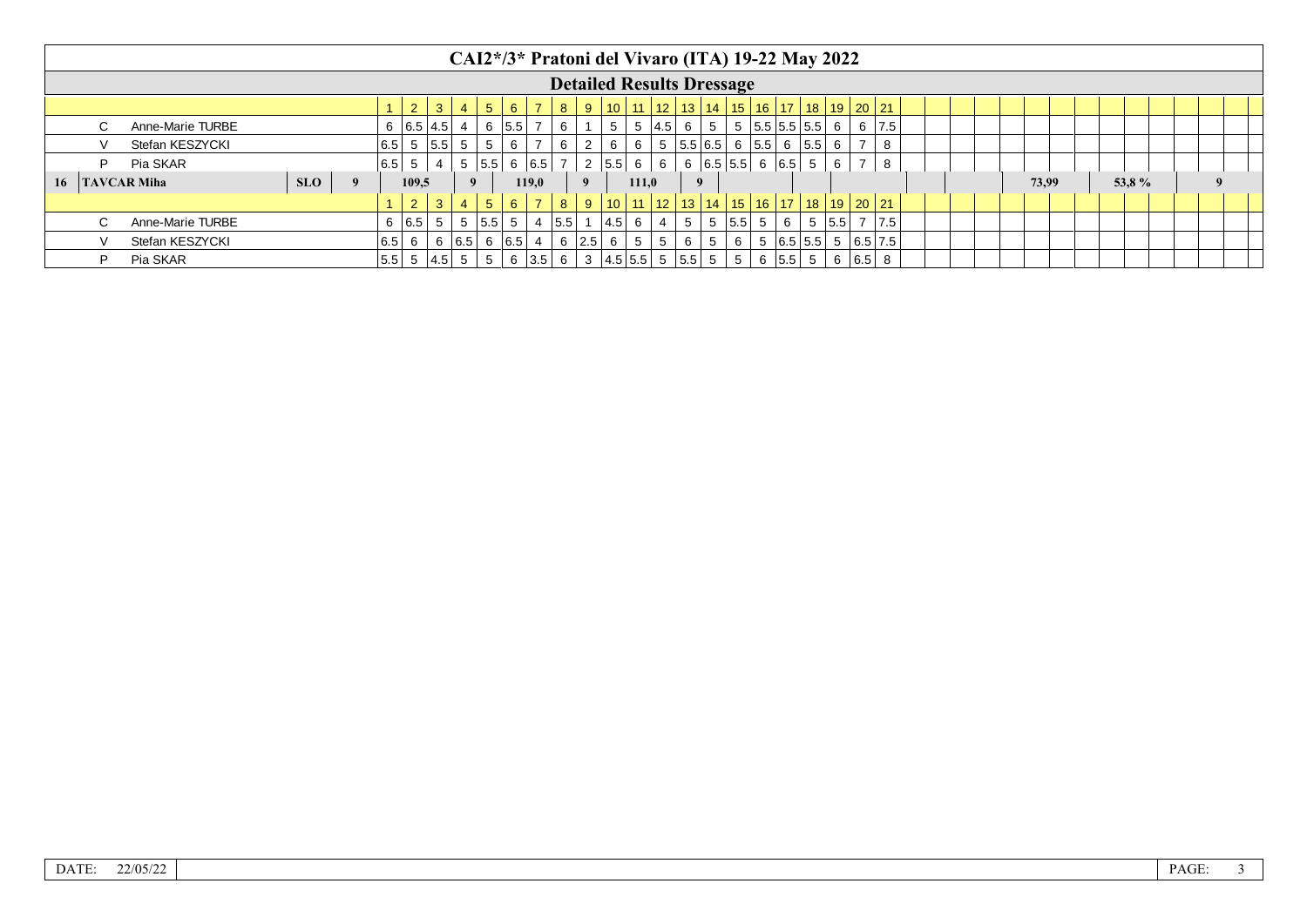| CAI2*/3* Pratoni del Vivaro (ITA) 19-22 May 2022<br><b>Detailed Results Dressage</b><br>$\mathbf C$<br><b>TOTAL</b><br>3<br><b>HORSE SINGLE 3*</b><br><b>PEN</b><br><b>TURBE</b><br><b>SKAR</b><br><b>KESZYCKI</b><br><b>NR</b><br>$\frac{6}{9}$<br><b>NAME</b><br><b>CLT</b><br><b>PNTS</b><br><b>CLT</b><br><b>PNTS</b><br><b>CLT</b><br><b>PNTS</b><br><b>CLT</b><br><b>PNTS</b><br><b>CLT</b><br><b>PNTS</b><br><b>CLT</b><br><b>GRASSO Gabriele</b><br><b>ITA</b><br>165,5<br>64,1%<br>19<br>153,5<br>143,0<br>3<br>57,44 |                                       |                           |                              |              |     |                   |                         |                |                |                 |                 |                     |   |                                                           |   |                   |                |                |                 |                |                                                           |                |                |                |       |                      |                 |       |  |       |  |                |  |
|--------------------------------------------------------------------------------------------------------------------------------------------------------------------------------------------------------------------------------------------------------------------------------------------------------------------------------------------------------------------------------------------------------------------------------------------------------------------------------------------------------------------------------|---------------------------------------|---------------------------|------------------------------|--------------|-----|-------------------|-------------------------|----------------|----------------|-----------------|-----------------|---------------------|---|-----------------------------------------------------------|---|-------------------|----------------|----------------|-----------------|----------------|-----------------------------------------------------------|----------------|----------------|----------------|-------|----------------------|-----------------|-------|--|-------|--|----------------|--|
|                                                                                                                                                                                                                                                                                                                                                                                                                                                                                                                                |                                       |                           |                              |              |     |                   |                         |                |                |                 |                 |                     |   |                                                           |   |                   |                |                |                 |                |                                                           |                |                |                |       |                      |                 |       |  |       |  |                |  |
|                                                                                                                                                                                                                                                                                                                                                                                                                                                                                                                                |                                       |                           |                              |              |     |                   |                         |                |                |                 |                 |                     |   |                                                           |   |                   |                |                |                 |                |                                                           |                |                |                |       |                      |                 |       |  |       |  |                |  |
|                                                                                                                                                                                                                                                                                                                                                                                                                                                                                                                                |                                       |                           |                              |              |     |                   |                         |                |                |                 |                 |                     |   |                                                           |   |                   |                |                |                 |                |                                                           |                |                |                |       |                      |                 |       |  |       |  | <b>CLT</b>     |  |
|                                                                                                                                                                                                                                                                                                                                                                                                                                                                                                                                |                                       |                           |                              |              |     |                   |                         |                |                |                 |                 |                     |   |                                                           |   |                   |                |                |                 |                |                                                           |                |                |                |       |                      |                 |       |  |       |  |                |  |
|                                                                                                                                                                                                                                                                                                                                                                                                                                                                                                                                |                                       |                           |                              |              |     | $\overline{2}$    | $\mathbf{3}$            | 4              | $5^{\circ}$    | $6^{\circ}$     | $\overline{7}$  | 8<br>9              |   | $10$ 11 12                                                |   |                   |                |                |                 |                | 13   14   15   16   17   18   19   20   21   22   23   24 |                |                |                |       |                      |                 |       |  |       |  |                |  |
|                                                                                                                                                                                                                                                                                                                                                                                                                                                                                                                                | C.                                    | Anne-Marie TURBE          |                              |              | 6.5 | 4                 | 5.5                     | 7 6.5          |                | 6               | 6               | $6 \mid 5.5 \mid$   | 6 |                                                           |   | 5 5.5 6.5 6       |                | -7             |                 | 7              | 6.5                                                       |                |                |                |       | 8                    | 8               |       |  |       |  |                |  |
|                                                                                                                                                                                                                                                                                                                                                                                                                                                                                                                                |                                       | Stefan KESZYCKI           |                              |              | 6   | $\overline{4}$    |                         | 5 5.5 7        |                | $5\phantom{.0}$ | 5               | 5                   | 6 | 5                                                         |   | 6   6.5   6.5   6 |                |                | 5 <sup>5</sup>  | $\overline{7}$ | 6.5 6.5 6 6.5                                             |                |                |                | 6     |                      |                 |       |  |       |  |                |  |
|                                                                                                                                                                                                                                                                                                                                                                                                                                                                                                                                |                                       | Pia SKAR                  |                              |              |     | $ 6.5 $ 4 $ 5.5 $ |                         | $\overline{7}$ | 8              | $\overline{7}$  | 6               | $\overline{7}$      | 8 | 5                                                         |   |                   | $\overline{7}$ | $\overline{7}$ |                 |                | $7$   7.5   6.5   7                                       |                | 8 <sup>1</sup> | $\overline{7}$ | 6.5 8 |                      | 9               |       |  |       |  |                |  |
| 17                                                                                                                                                                                                                                                                                                                                                                                                                                                                                                                             |                                       | <b>CIVIDINI Cristiano</b> | <b>ITA</b><br>$\overline{2}$ |              |     | 145,5             |                         | $\mathbf{3}$   |                | 149.5           |                 |                     |   | 153,0                                                     |   |                   |                |                |                 |                |                                                           |                |                |                |       |                      |                 | 60,54 |  | 62.2% |  | $\overline{2}$ |  |
|                                                                                                                                                                                                                                                                                                                                                                                                                                                                                                                                |                                       |                           |                              |              |     | $\overline{2}$    | $\mathbf{3}$            | $\overline{4}$ | $5^{\circ}$    | $6^{\circ}$     | $\overline{7}$  | 8<br>$9^{\circ}$    |   | 10   11   12   13   14   15   16   17   18   19   20   21 |   |                   |                |                |                 |                |                                                           |                |                |                |       | $22 \mid 23 \mid 24$ |                 |       |  |       |  |                |  |
|                                                                                                                                                                                                                                                                                                                                                                                                                                                                                                                                | C.                                    | Anne-Marie TURBE          |                              |              |     | 5                 | 5                       | 6              | 6              | 3               | 4               | 5.5 5.5 5.5 7       |   |                                                           |   | 6 6.5 7 7         |                |                | $ 5.5 $ 6       |                |                                                           | 6              | 6              |                | 6     | 8                    | 8               |       |  |       |  |                |  |
|                                                                                                                                                                                                                                                                                                                                                                                                                                                                                                                                |                                       | Stefan KESZYCKI           |                              |              |     | 6                 |                         | 6   6.5   7    |                | 5               | 4               | 6                   |   | 6.5 6.5 6.5 6 6 6.5 5 6.5 6                               |   |                   |                |                |                 |                |                                                           | $\overline{7}$ |                | 4.5 6.5        |       | $6 \mid 7.5 \mid$    | 8               |       |  |       |  |                |  |
|                                                                                                                                                                                                                                                                                                                                                                                                                                                                                                                                |                                       | Pia SKAR                  |                              |              |     | 6.5 5.5 6.5       |                         | $\overline{7}$ | $\overline{7}$ | $ 4.5 $ 4       |                 | 6                   |   | 6.5  6  6.5   7                                           |   |                   |                |                | 4 5.5 7         |                | 6.5  6  6.5  7                                            |                |                |                |       |                      | 8 8.5           |       |  |       |  |                |  |
| 18                                                                                                                                                                                                                                                                                                                                                                                                                                                                                                                             |                                       |                           | <b>ITA</b>                   | $\mathbf{3}$ |     | 148,0             |                         | $\overline{2}$ |                | 146.5           |                 | $\mathbf{2}$        |   | 142,0                                                     |   |                   |                |                |                 |                |                                                           |                |                |                |       |                      |                 | 63,10 |  | 60,6% |  |                |  |
|                                                                                                                                                                                                                                                                                                                                                                                                                                                                                                                                |                                       |                           |                              |              |     | $\overline{2}$    | $\mathbf{3}$            |                | 5 <sup>5</sup> | $6^{\circ}$     |                 | 8<br>9              |   | $10$ 11 12                                                |   |                   |                |                |                 |                | 13   14   15   16   17   18   19   20   21                |                |                |                |       | $22 \mid 23 \mid 24$ |                 |       |  |       |  |                |  |
|                                                                                                                                                                                                                                                                                                                                                                                                                                                                                                                                | C.                                    | Anne-Marie TURBE          |                              |              |     | 6                 | $5\overline{)}$         | $5.5$ 6        |                | $5\overline{)}$ | 5.5             | 6<br>6              |   | $ 6.5 $ 8 $ 5.5 $                                         |   |                   |                | 6   6.5   6    | 5               | 6              | 4                                                         | 6              | $\overline{7}$ | $\overline{7}$ |       |                      | 5.5   8.5   8.5 |       |  |       |  |                |  |
|                                                                                                                                                                                                                                                                                                                                                                                                                                                                                                                                |                                       | Stefan KESZYCKI           |                              |              |     | 6.5 7.5           | 6                       | 6              | $\overline{7}$ | 4               | $5\overline{)}$ | 6.5 6.5             |   | 6                                                         | 6 | 6                 | 6.5            | 6              | $5\phantom{.0}$ | 4              | $5\overline{)}$                                           | $\overline{7}$ | $\overline{7}$ | 6.5            |       | 4   7.5              | 8               |       |  |       |  |                |  |
|                                                                                                                                                                                                                                                                                                                                                                                                                                                                                                                                | <b>CIVIDINI Cristiano</b><br>Pia SKAR |                           |                              |              |     |                   | $ 6.5 $ 7 $ 4.5 6.5 $ 7 |                |                | 6               | 5               | 6 6.5 7 6.5 6 6.5 6 |   |                                                           |   |                   |                |                | 4   6.5   2     |                | 4                                                         |                |                | 6   6.5   6.5  |       | $4 \mid 7.5 \mid 8$  |                 |       |  |       |  |                |  |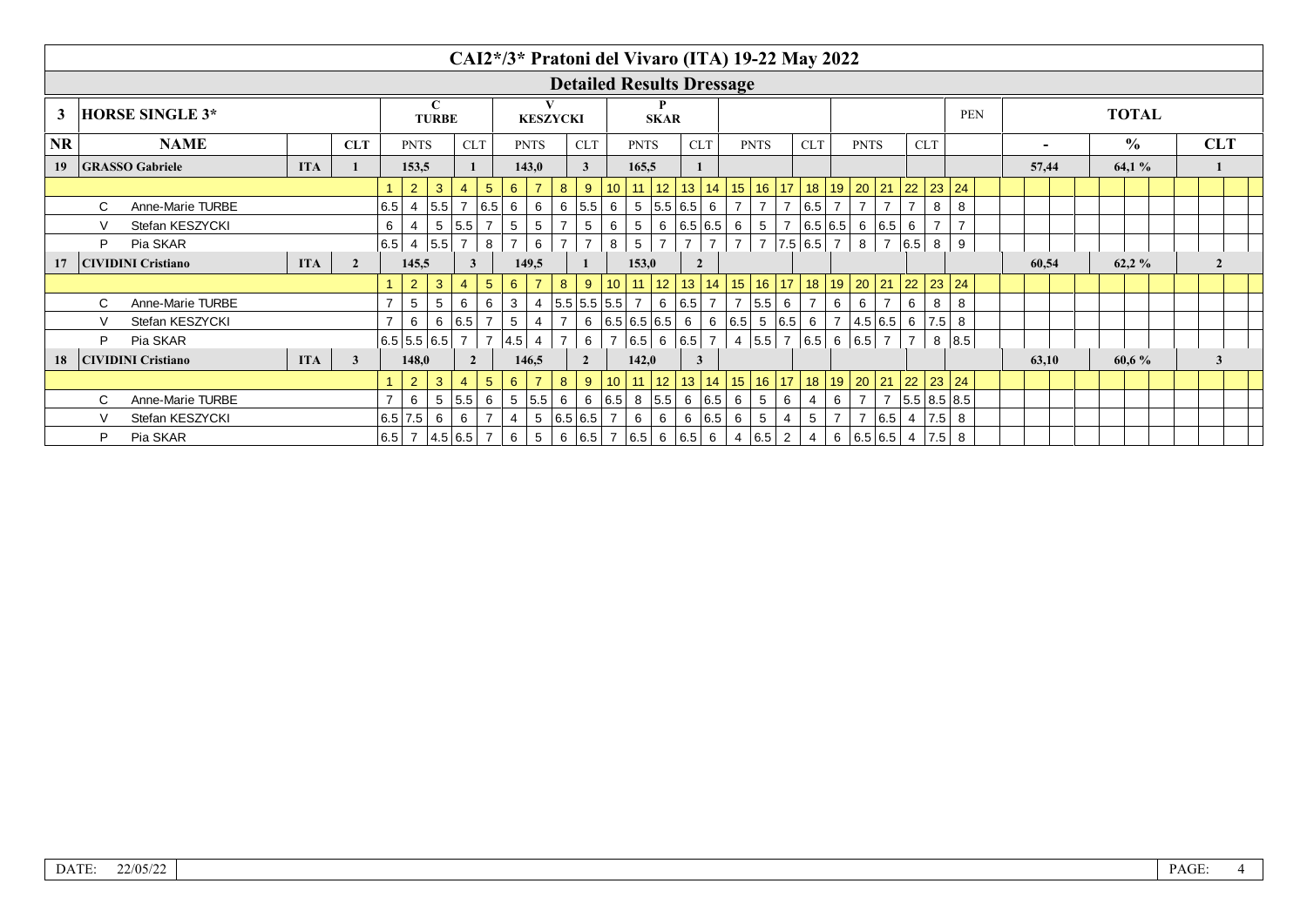|                                         |  |                         |            |            |     |             |                   |                |                |             |                |                 |             |         | CAI2*/3* Pratoni del Vivaro (ITA) 19-22 May 2022 |             |            |             |                 |   |            |   |             |                       |                                                                            |            |  |        |  |               |  |            |  |
|-----------------------------------------|--|-------------------------|------------|------------|-----|-------------|-------------------|----------------|----------------|-------------|----------------|-----------------|-------------|---------|--------------------------------------------------|-------------|------------|-------------|-----------------|---|------------|---|-------------|-----------------------|----------------------------------------------------------------------------|------------|--|--------|--|---------------|--|------------|--|
|                                         |  |                         |            |            |     |             |                   |                |                |             |                |                 |             |         | <b>Detailed Results Dressage</b>                 |             |            |             |                 |   |            |   |             |                       |                                                                            |            |  |        |  |               |  |            |  |
| <b>PONY SINGLE 3*</b><br>$\overline{4}$ |  |                         |            |            |     |             | <b>TURBE</b>      |                |                |             |                | <b>KESZYCKI</b> |             |         |                                                  | <b>SKAR</b> |            |             |                 |   |            |   |             |                       |                                                                            | <b>PEN</b> |  |        |  | <b>TOTAL</b>  |  |            |  |
| <b>NR</b><br><b>NAME</b>                |  |                         |            | <b>CLT</b> |     | <b>PNTS</b> |                   | <b>CLT</b>     |                |             | <b>PNTS</b>    |                 | <b>CLT</b>  |         | <b>PNTS</b>                                      |             | <b>CLT</b> |             | <b>PNTS</b>     |   | <b>CLT</b> |   | <b>PNTS</b> |                       | <b>CLT</b>                                                                 |            |  | $\sim$ |  | $\frac{0}{0}$ |  | <b>CLT</b> |  |
| <b>20</b>                               |  | <b>SCHUDDINCK Denny</b> | <b>BEL</b> |            |     | 134,0       |                   |                |                |             | 143.0          |                 |             |         | 144.5                                            |             |            |             |                 |   |            |   |             |                       |                                                                            |            |  | 71.43  |  | 55,4 %        |  |            |  |
|                                         |  |                         |            |            |     | $2^{\circ}$ | $\mathbf{3}$      | $\overline{4}$ | 5 <sup>5</sup> | $6^{\circ}$ | $\overline{z}$ | 8               | $9^{\circ}$ |         |                                                  |             |            |             |                 |   |            |   |             |                       | $10$   11   12   13   14   15   16   17   18   19   20   21   22   23   24 |            |  |        |  |               |  |            |  |
|                                         |  | Anne-Marie TURBE        |            |            | 6.5 |             |                   | 6              | 6              |             |                | 6               |             | 4   5.5 | - 6                                              | 6           | -6         | 5   5.5   4 |                 | 5 |            |   |             | $ 5.5 $ 5 $ 4.5 5.5 $ | -6                                                                         | 8          |  |        |  |               |  |            |  |
|                                         |  | Stefan KESZYCKI         |            |            |     | 6           |                   | 5              |                | 7   6.5     |                |                 | 5           |         | 6 $ 4.5 $ 7                                      |             | 6          | 6   6.5     | $\vert 4 \vert$ | 6 | 6.5        |   | 6           | $5^{\circ}$           | 6                                                                          | 8          |  |        |  |               |  |            |  |
|                                         |  | Pia SKAR                |            |            |     |             | 6   6.5   4.5   6 |                |                | 7   6.5   5 |                | 6               |             |         | $5   6.5   5.5   6   6.5   6   6.5   5  $        |             |            |             |                 | 6 | 5          | 6 |             |                       | 6.5                                                                        | 8.5        |  |        |  |               |  |            |  |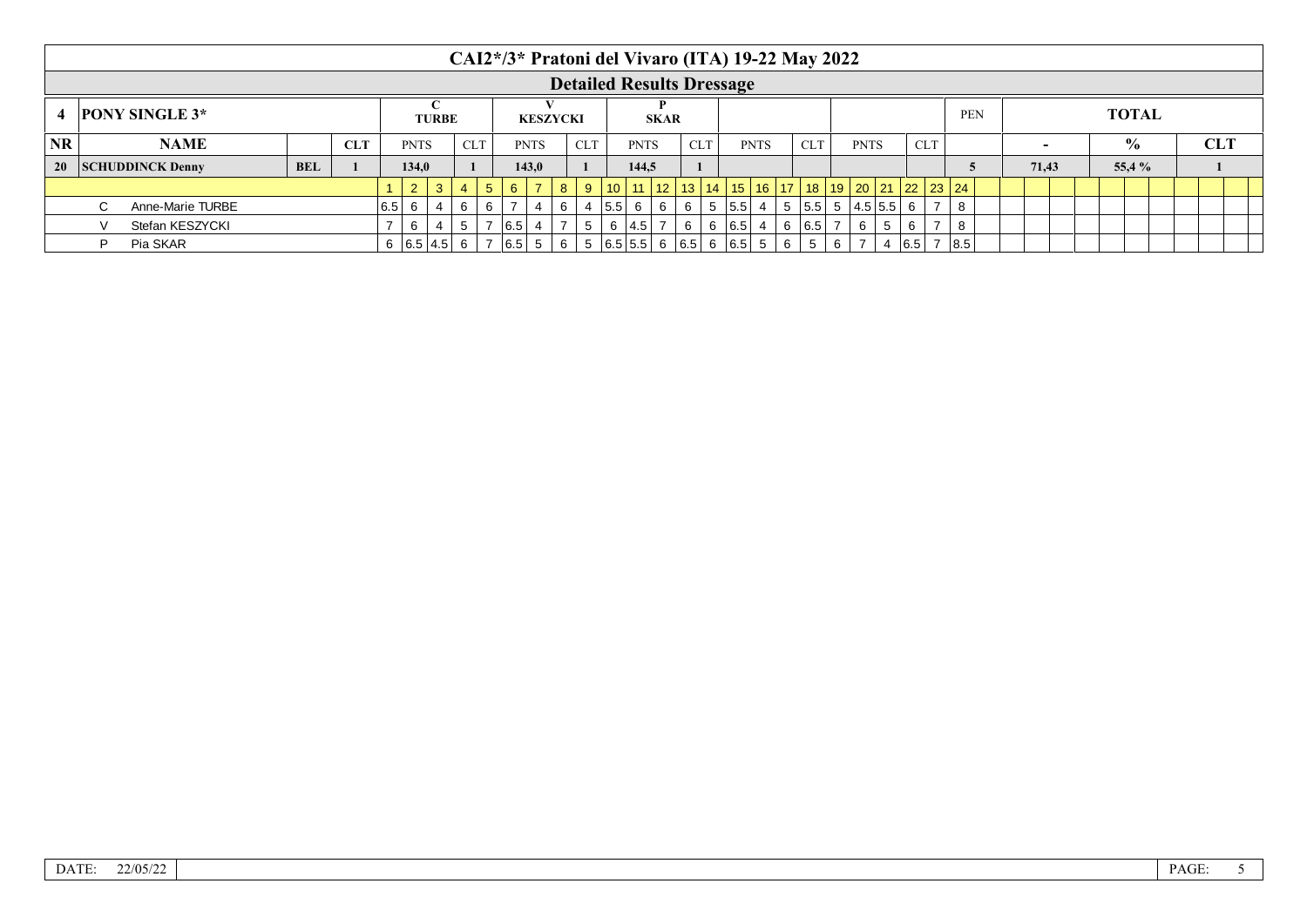|                              |                                     |                        |            |  |             |                |                                              |                 |                 |                       |                |                               |             |                 | CAI2*/3* Pratoni del Vivaro (ITA) 19-22 May 2022            |                |                |              |                                       |                |            |                |             |     |                     |  |            |                          |       |               |              |            |  |  |
|------------------------------|-------------------------------------|------------------------|------------|--|-------------|----------------|----------------------------------------------|-----------------|-----------------|-----------------------|----------------|-------------------------------|-------------|-----------------|-------------------------------------------------------------|----------------|----------------|--------------|---------------------------------------|----------------|------------|----------------|-------------|-----|---------------------|--|------------|--------------------------|-------|---------------|--------------|------------|--|--|
|                              |                                     |                        |            |  |             |                |                                              |                 |                 |                       |                |                               |             |                 | <b>Detailed Results Dressage</b>                            |                |                |              |                                       |                |            |                |             |     |                     |  |            |                          |       |               |              |            |  |  |
| <b>HORSE SINGLE 2*</b><br>5. |                                     |                        |            |  |             |                | C<br><b>TURBE</b>                            |                 |                 |                       |                | <b>KESZYCKI</b>               |             |                 | <b>SKAR</b>                                                 |                |                |              |                                       |                |            |                |             |     |                     |  | <b>PEN</b> |                          |       |               | <b>TOTAL</b> |            |  |  |
| <b>NR</b>                    |                                     | <b>NAME</b>            | <b>CLT</b> |  | <b>PNTS</b> |                | <b>CLT</b>                                   |                 |                 | <b>PNTS</b>           |                | <b>CLT</b>                    |             | <b>PNTS</b>     |                                                             | <b>CLT</b>     |                |              | <b>PNTS</b>                           |                | <b>CLT</b> |                | <b>PNTS</b> |     | <b>CLT</b>          |  |            | $\overline{\phantom{0}}$ |       | $\frac{0}{0}$ |              | <b>CLT</b> |  |  |
| 21                           | <b>ITA</b><br><b>CASSOTTI Mirko</b> |                        |            |  |             | 135,5          |                                              |                 |                 |                       | 147,0          |                               |             |                 | 135,0                                                       |                |                |              |                                       |                |            |                |             |     |                     |  |            |                          | 54,23 |               | 66,1%        |            |  |  |
|                              |                                     |                        |            |  |             | $\overline{2}$ | $\mathbf{3}$                                 | $\overline{4}$  | $5\overline{)}$ | $6^{\circ}$           |                | 8                             | 9           | 10 <sup>1</sup> | 11   12                                                     |                | 13             |              | 14   15   16   17   18   19   20   21 |                |            |                |             |     |                     |  |            |                          |       |               |              |            |  |  |
|                              | C.                                  | Anne-Marie TURBE       |            |  |             | 5.5            | 6                                            | 6               | 6               | $5\overline{)}$       | 6              | 7.5                           | 6           | 7               | $ 6.5 $ 6 $ 6.5 4.5 $ 6                                     |                |                |              |                                       | $\overline{7}$ |            |                |             | 8   | 8                   |  |            |                          |       |               |              |            |  |  |
|                              |                                     | Stefan KESZYCKI        |            |  | 6.5         |                |                                              |                 |                 |                       |                | 7   7.5   6.5   7.5   7.5   8 |             | $ 7.5 $ 7       |                                                             | 8              | 6              |              | 3   6.5   6.5                         |                | 7          |                |             |     | 7.5 6.5 8.5 8.5     |  |            |                          |       |               |              |            |  |  |
|                              | D                                   | Pia SKAR               |            |  | 6           |                | $6 \mid 6.5 \mid 6 \mid 6.5 \mid 5.5 \mid 6$ |                 |                 |                       |                |                               |             |                 | 6.5 5.5 6.5 4                                               |                |                |              |                                       | 6 6.5 7        |            |                |             |     | 7   6.5   7.5   8.5 |  |            |                          |       |               |              |            |  |  |
| 22                           |                                     | <b>CRIMELLA Matteo</b> | <b>ITA</b> |  | 114.0       |                | $\overline{2}$                               |                 |                 | 128.5                 |                | $\overline{2}$                |             | 130.5           |                                                             | $\overline{2}$ |                |              |                                       |                |            |                |             |     |                     |  |            | 65,51                    |       | 59.1%         |              |            |  |  |
|                              |                                     |                        |            |  |             | $\overline{2}$ | 3 <sup>°</sup>                               | $\overline{4}$  | 5 <sup>5</sup>  | $6^{\circ}$           | $\overline{7}$ | 8                             | $9^{\circ}$ |                 | $10$   11   12   13   14   15   16   17   18   19   20   21 |                |                |              |                                       |                |            |                |             |     |                     |  |            |                          |       |               |              |            |  |  |
|                              | $\mathcal{C}$                       | Anne-Marie TURBE       |            |  | 5.5         | 6              | $5\overline{5}$                              | $5\overline{)}$ | 6               | 6                     | 6              |                               |             |                 | 4  4.5 4.5 6  5.5                                           |                | -4             | $\mathbf{3}$ | 6                                     | $ 5.5 $ 6      |            |                | 4   6.5     | 8   |                     |  |            |                          |       |               |              |            |  |  |
|                              |                                     | Stefan KESZYCKI        |            |  | 6.5         |                | 6 6.5 6.5                                    |                 |                 |                       |                | 5                             | 5           |                 | 6 $ 6.5 5.5 4.5 3 6.5 6 6.5 $                               |                |                |              |                                       |                |            | 6              | 6           | 7.5 | 8                   |  |            |                          |       |               |              |            |  |  |
|                              | P                                   | Pia SKAR               |            |  | 6           |                |                                              |                 |                 | 6   6.5   7   6.5   7 |                |                               |             |                 | 7  4.5  4  6.5  6                                           |                | $\overline{7}$ |              | 4   6.5   6   6.5                     |                |            | $\overline{4}$ |             | 7.5 | -8                  |  |            |                          |       |               |              |            |  |  |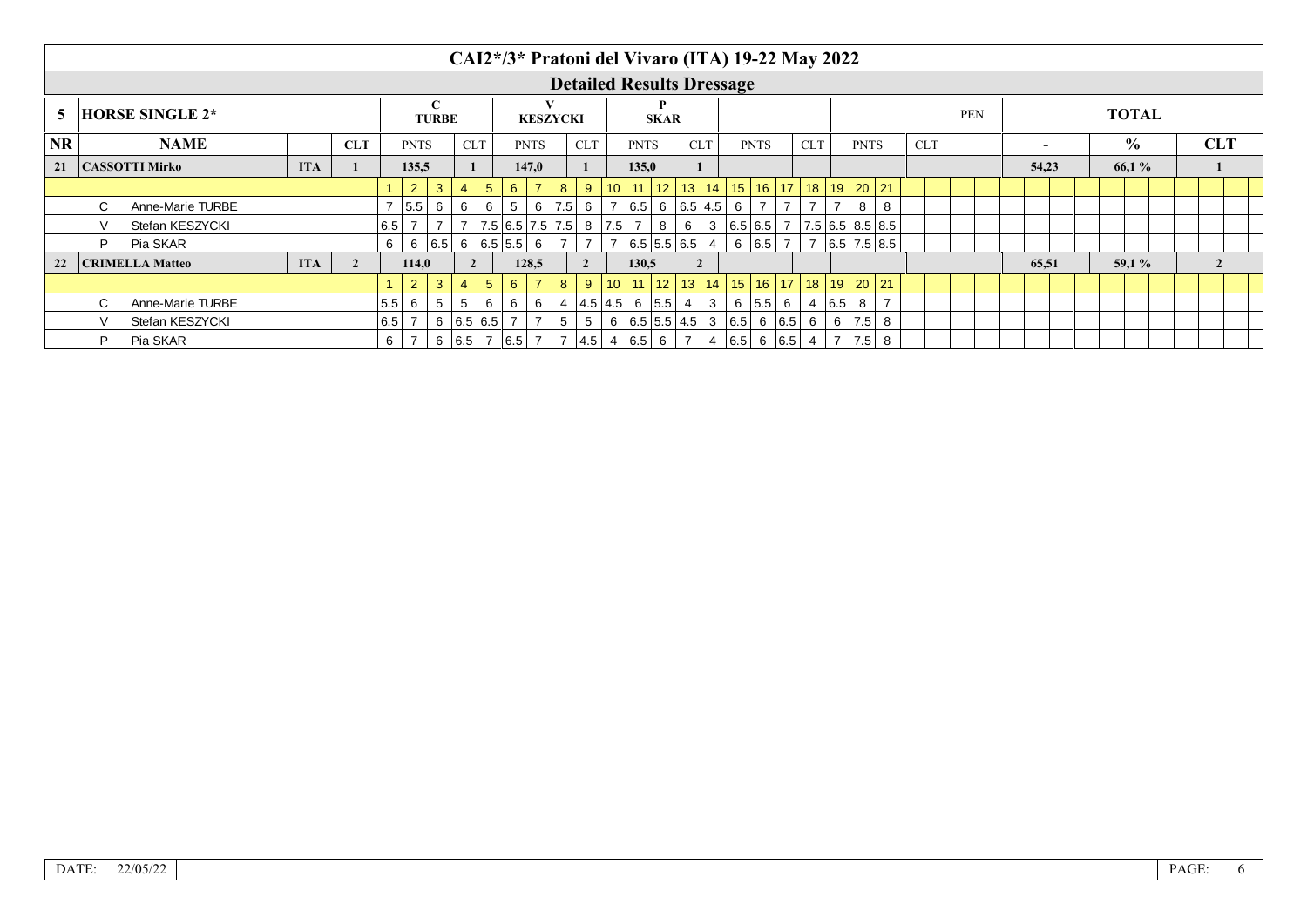|                      |                                     |                      |                              |  |           |                 |                   |                |                 |                 |                | CAI2*/3* Pratoni del Vivaro (ITA) 19-22 May 2022 |                |                |                                                        |             |                |   |                                           |                |   |            |     |             |            |            |                          |  |               |  |            |  |
|----------------------|-------------------------------------|----------------------|------------------------------|--|-----------|-----------------|-------------------|----------------|-----------------|-----------------|----------------|--------------------------------------------------|----------------|----------------|--------------------------------------------------------|-------------|----------------|---|-------------------------------------------|----------------|---|------------|-----|-------------|------------|------------|--------------------------|--|---------------|--|------------|--|
|                      |                                     |                      |                              |  |           |                 |                   |                |                 |                 |                | <b>Detailed Results Dressage</b>                 |                |                |                                                        |             |                |   |                                           |                |   |            |     |             |            |            |                          |  |               |  |            |  |
| <b>CHILDREN</b><br>6 |                                     |                      |                              |  |           |                 | C<br><b>TURBE</b> |                |                 |                 |                | <b>KESZYCKI</b>                                  |                |                |                                                        | <b>SKAR</b> |                |   |                                           |                |   |            |     |             |            | <b>PEN</b> |                          |  | <b>TOTAL</b>  |  |            |  |
| <b>NR</b>            |                                     | <b>NAME</b>          | <b>CLT</b>                   |  |           |                 | <b>PNTS</b>       | <b>CLT</b>     |                 |                 | <b>PNTS</b>    |                                                  | <b>CLT</b>     |                | <b>PNTS</b>                                            |             | <b>CLT</b>     |   |                                           | <b>PNTS</b>    |   | <b>CLT</b> |     | <b>PNTS</b> | <b>CLT</b> |            | $\overline{\phantom{0}}$ |  | $\frac{0}{0}$ |  | <b>CLT</b> |  |
| 24                   | <b>ITA</b><br><b>SALGHINI Anita</b> |                      |                              |  |           | 131,0           |                   |                |                 |                 | 130.0          |                                                  |                |                | 132,0                                                  |             |                |   |                                           |                |   |            |     |             |            |            | 55,20                    |  | $65.5\%$      |  |            |  |
|                      |                                     |                      |                              |  |           | $\overline{2}$  | $\mathbf{3}$      | $\overline{4}$ | $5\phantom{.0}$ | $6^{\circ}$     | $\overline{7}$ | 8                                                | 9              |                | 10 11 12                                               |             |                |   | 13   14   15   16   17   18   19   20     |                |   |            |     |             |            |            |                          |  |               |  |            |  |
|                      | $\mathcal{C}$                       | Anne-Marie TURBE     |                              |  | 6         | 6               |                   |                |                 | $ 6.5 $ 7       |                | 5.5                                              |                | 6 <sup>1</sup> | 6                                                      |             |                |   | $6$   5.5   5.5   6.5                     |                | 6 |            | 8   | 8.5         |            |            |                          |  |               |  |            |  |
|                      |                                     | Stefan KESZYCKI      |                              |  | 6         |                 | 6.5               |                | $6$   7.5       | 7               | -7             |                                                  |                |                | 6 $ 6.5 $ 5 $ 4.5 $ 6 $ 5.5 6.5 7.5 $                  |             |                |   |                                           |                | 6 |            | 7.5 | 8           |            |            |                          |  |               |  |            |  |
|                      | D                                   | Pia SKAR             |                              |  |           | 6 6.5 $\vert$ 7 |                   | $\overline{7}$ |                 | $ 6.5 $ 7       |                | 6   6.5                                          |                |                | 5 6.5 6 6.5 6                                          |             |                |   | $\overline{7}$                            | $\overline{7}$ | 6 |            |     | $ 7.5 $ 8   |            |            |                          |  |               |  |            |  |
| 23                   |                                     | <b>PECOLLO Emily</b> | <b>ITA</b><br>$\overline{2}$ |  |           |                 | 122.0             | $2^{\circ}$    |                 |                 | 123,5          |                                                  | $\overline{2}$ |                | 121,5                                                  |             | $\overline{2}$ |   |                                           |                |   |            |     |             |            |            | 62,13                    |  | 61.2%         |  |            |  |
|                      |                                     |                      |                              |  |           | 2 <sup>2</sup>  | 3 <sup>°</sup>    | $\overline{4}$ | 5 <sup>5</sup>  | $6^{\circ}$     | $\overline{7}$ | 8                                                | 9              |                | $10$   11   12   13   14   15   16   17   18   19   20 |             |                |   |                                           |                |   |            |     |             |            |            |                          |  |               |  |            |  |
|                      | $\mathbf{C}$                        | Anne-Marie TURBE     |                              |  | 6.5       | 6               |                   | 6 5.5 7        |                 | 6               |                | $6$   5.5   5.5   6.5   2                        |                |                |                                                        | 6           |                | 5 |                                           | 6              | 6 |            | 7.5 | 8           |            |            |                          |  |               |  |            |  |
|                      |                                     | Stefan KESZYCKI      |                              |  | 6         | 6               |                   |                |                 | $6$ 6.5 7 7.5 7 |                |                                                  | 6 6.5 4.5 3    |                |                                                        |             |                |   | $6$   7.5   6   6.5   6   6.5   5.5   6.5 |                |   |            |     |             |            |            |                          |  |               |  |            |  |
|                      | P                                   | Pia SKAR             |                              |  | $ 5.5 $ 6 |                 | 6                 |                |                 |                 |                | $6   6.5   5.5   5.5   5.5   6   5.5   4$        |                |                |                                                        | 6           |                |   | 6   6.5   6                               |                | 6 |            |     | 8           |            |            |                          |  |               |  |            |  |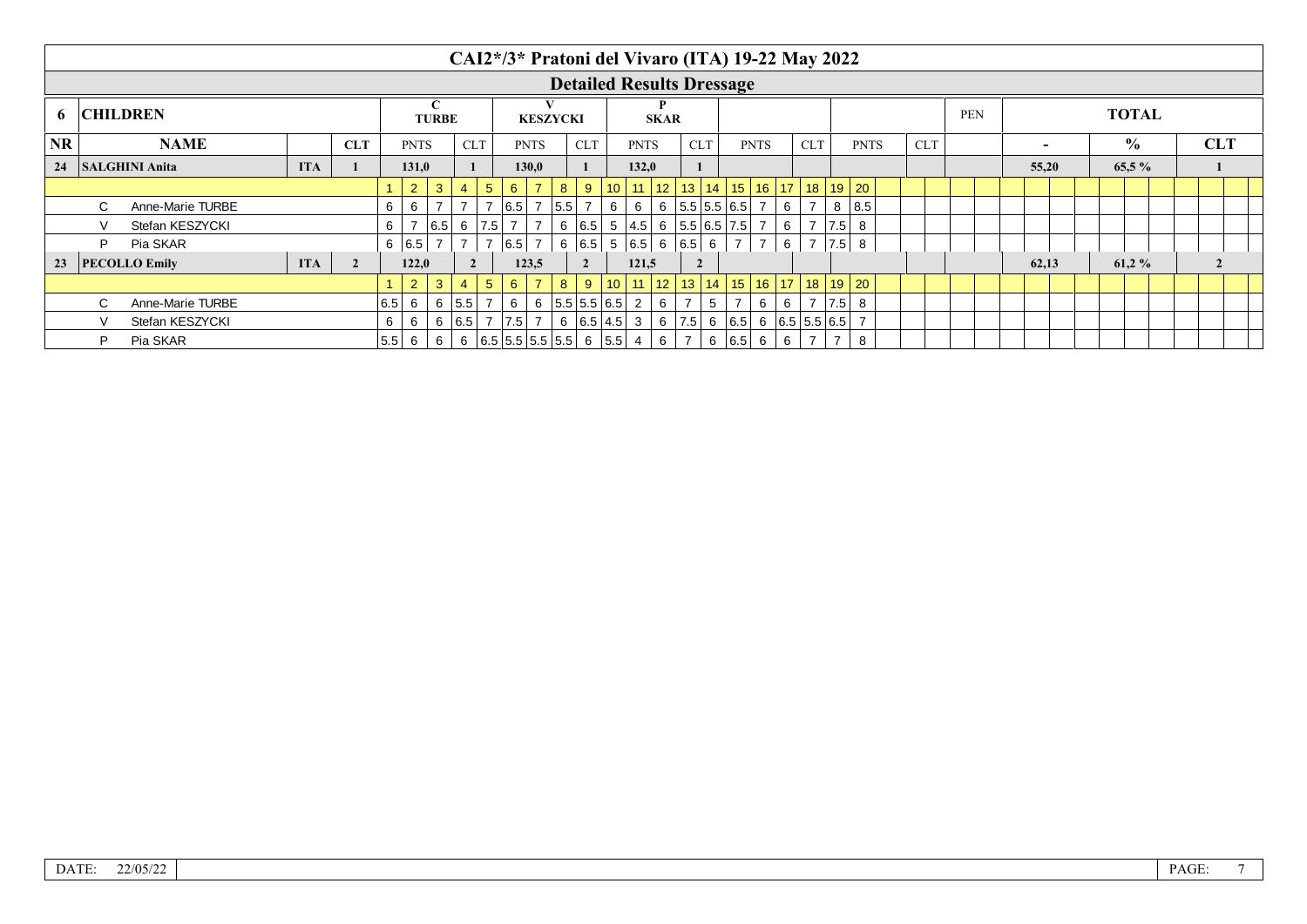|           |    |                                |            |                |     |                |              |                |                |                     | CAI2*/3* Pratoni del Vivaro (ITA) 19-22 May 2022 |             |                                  |            |                |                   |                |                |             |                |   |                                       |   |             |            |            |                |  |               |              |            |  |
|-----------|----|--------------------------------|------------|----------------|-----|----------------|--------------|----------------|----------------|---------------------|--------------------------------------------------|-------------|----------------------------------|------------|----------------|-------------------|----------------|----------------|-------------|----------------|---|---------------------------------------|---|-------------|------------|------------|----------------|--|---------------|--------------|------------|--|
|           |    |                                |            |                |     |                |              |                |                |                     |                                                  |             | <b>Detailed Results Dressage</b> |            |                |                   |                |                |             |                |   |                                       |   |             |            |            |                |  |               |              |            |  |
|           |    | <b>JUNIOR PONY SINGLE</b>      |            |                |     |                | <b>TURBE</b> |                |                |                     | <b>KESZYCKI</b>                                  |             |                                  |            |                | <b>SKAR</b>       |                |                |             |                |   |                                       |   |             |            | <b>PEN</b> |                |  |               | <b>TOTAL</b> |            |  |
| <b>NR</b> |    | <b>NAME</b>                    | <b>CLT</b> |                |     | <b>PNTS</b>    |              | <b>CLT</b>     |                |                     | <b>PNTS</b>                                      |             | <b>CLT</b>                       |            | <b>PNTS</b>    |                   | <b>CLT</b>     |                |             | <b>PNTS</b>    |   | <b>CLT</b>                            |   | <b>PNTS</b> | <b>CLT</b> |            | $\blacksquare$ |  | $\frac{0}{0}$ |              | <b>CLT</b> |  |
|           |    | 26   RANZETTI BRICCHETTIGiulia | <b>ITA</b> |                |     | 137.5          |              |                |                |                     | 138,5                                            |             |                                  |            | 138.0          |                   |                |                |             |                |   |                                       |   |             |            |            | 49,60          |  | 69,0 $%$      |              |            |  |
|           |    |                                |            |                |     | $\overline{2}$ | $\mathbf{3}$ | 4              | 5 <sup>5</sup> | $6^{\circ}$         |                                                  | 8           | 9                                | $10$ 11 12 |                |                   |                |                |             |                |   | 13   14   15   16   17   18   19   20 |   |             |            |            |                |  |               |              |            |  |
|           | C. | Anne-Marie TURBE               |            |                |     | 6.5            |              |                | 7   6.5   6.5  |                     | 7                                                |             | 6   6.5   6                      |            |                | 6 6.5 7 6.5 7 7.5 |                |                |             |                |   | 8                                     | 8 | 8           |            |            |                |  |               |              |            |  |
|           |    | Stefan KESZYCKI                |            |                | 6   |                |              |                |                |                     | $ 7.5 $ 7 $ 7.5 6.5 $                            |             | 6.5                              | 5          | $\overline{4}$ |                   | 6              | $\overline{7}$ | 7.5 7.5 7.5 |                |   | 8                                     | 8 | 9           |            |            |                |  |               |              |            |  |
|           | D  | Pia SKAR                       |            |                | 6.5 | $\overline{7}$ |              |                |                |                     | 7   7.5   6.5   6.5                              |             | 6 6.5                            |            | 4              | $7^{\circ}$       |                | 7.5            |             | $\overline{7}$ | 8 | $\overline{\phantom{a}}$              | 8 | 8           |            |            |                |  |               |              |            |  |
| 25        |    | <b>BONETTI Alessandro</b>      | <b>ITA</b> | $\overline{2}$ |     | 100.5          |              | $\overline{2}$ |                |                     | 117.5                                            |             |                                  |            | 116,0          |                   |                |                |             |                |   |                                       |   |             |            |            | 70,93          |  | 55,7%         |              |            |  |
|           |    |                                |            |                |     | $\overline{2}$ |              |                | 5 <sup>5</sup> | $6^{\circ}$         |                                                  | 8           | 9                                | $10$ 11 12 |                |                   |                |                |             |                |   | 13   14   15   16   17   18   19   20 |   |             |            |            |                |  |               |              |            |  |
|           |    | Anne-Marie TURBE               |            |                | 5   | 5              | 5            |                |                | 5 5.5 4.5 5         |                                                  | 4.5         | 6                                | 6          |                | 5 <sup>1</sup>    |                | 5   5.5        |             | 4   5.5        | 4 | 5.5                                   | 6 | 7.5         |            |            |                |  |               |              |            |  |
|           |    | Stefan KESZYCKI                |            |                |     | 5   6.5        |              |                | 6 6.5 6.5 5    |                     | 6                                                |             | 6   6.5                          | 5          | $\overline{2}$ | 6                 | 6 <sup>1</sup> |                | 6 5.5 6     |                |   | 6 $ 5.5 6.5 $                         |   | 9           |            |            |                |  |               |              |            |  |
|           | P  | Pia SKAR                       |            |                | 6   |                | 6   6.5   6  |                |                | $6 \mid 5.5 \mid 5$ |                                                  | $5^{\circ}$ | 6   6.5   1                      |            |                |                   |                |                |             |                |   | 6   6.5   6.5   6   5.5   5.5   5.5   |   | 8           |            |            |                |  |               |              |            |  |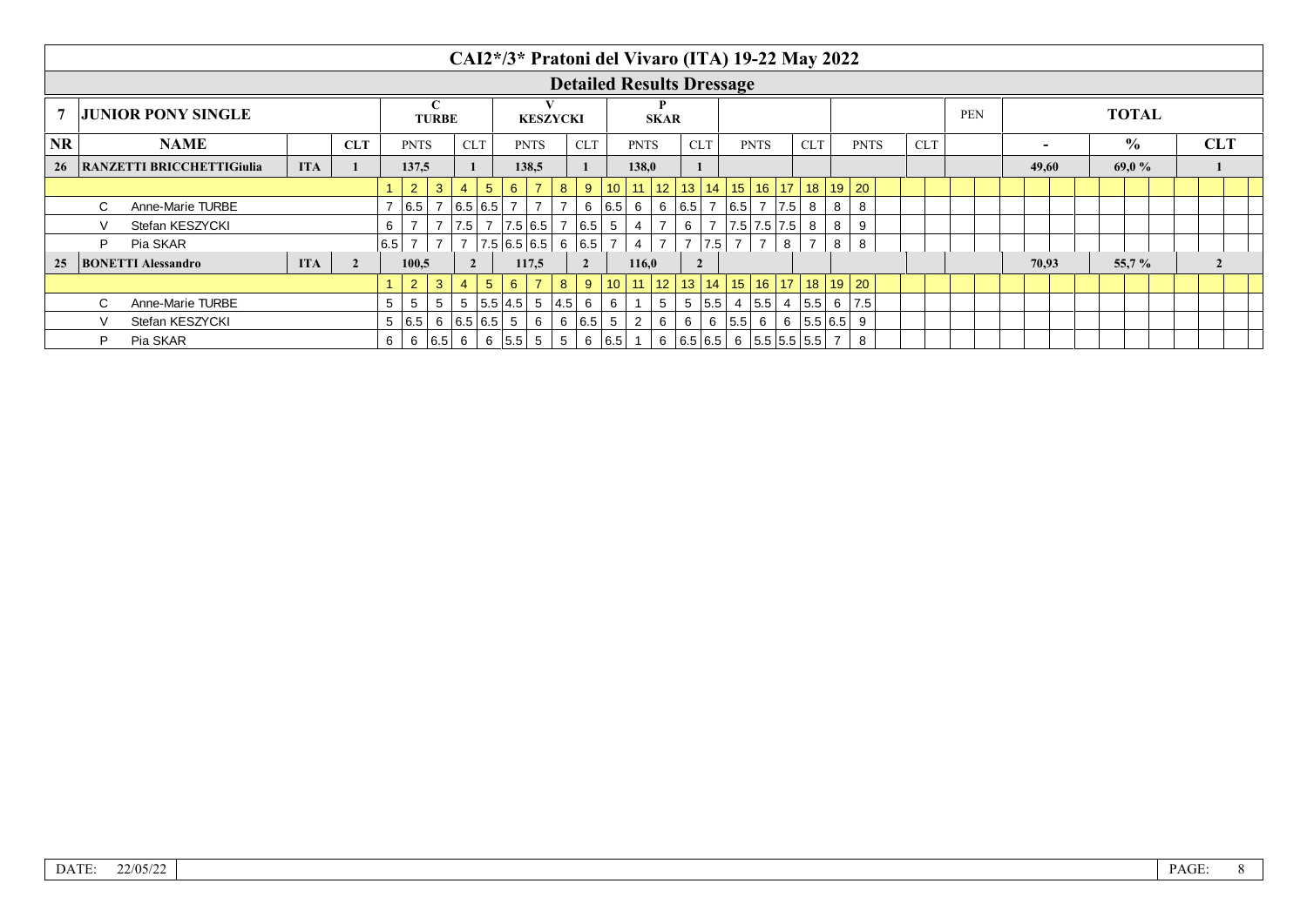|                          |                        |                  |            |            |   |              |               |                |                |             |                 |   |            |             |                                                                   |            |         |             | CAI2*/3* Pratoni del Vivaro (ITA) 19-22 May 2022 |             |            |  |                          |              |               |  |            |  |
|--------------------------|------------------------|------------------|------------|------------|---|--------------|---------------|----------------|----------------|-------------|-----------------|---|------------|-------------|-------------------------------------------------------------------|------------|---------|-------------|--------------------------------------------------|-------------|------------|--|--------------------------|--------------|---------------|--|------------|--|
|                          |                        |                  |            |            |   |              |               |                |                |             |                 |   |            |             | <b>Detailed Results Dressage</b>                                  |            |         |             |                                                  |             |            |  |                          |              |               |  |            |  |
| -9                       | <b>U25 PONY SINGLE</b> |                  |            |            |   | <b>TURBE</b> |               |                |                |             | <b>KESZYCKI</b> |   |            | <b>SKAR</b> |                                                                   |            |         |             |                                                  |             | <b>PEN</b> |  |                          | <b>TOTAL</b> |               |  |            |  |
| <b>NR</b><br><b>NAME</b> |                        |                  |            | <b>CLT</b> |   | <b>PNTS</b>  |               | <b>CLT</b>     |                |             | <b>PNTS</b>     |   | <b>CLT</b> | <b>PNTS</b> |                                                                   | <b>CLT</b> |         | <b>PNTS</b> | <b>CLT</b>                                       | <b>PNTS</b> | <b>CLT</b> |  | $\overline{\phantom{0}}$ |              | $\frac{0}{0}$ |  | <b>CLT</b> |  |
| 28<br>CASADIO Gaia       |                        |                  | <b>ITA</b> |            |   | 105.0        |               |                |                |             | 108.0           |   |            | 104.5       |                                                                   |            |         |             |                                                  |             |            |  | 60.52                    |              | 62,2%         |  |            |  |
|                          |                        |                  |            |            |   | $2^{\circ}$  | $\mathbf{3}$  | $\overline{4}$ | 5 <sup>5</sup> | $6^{\circ}$ | $\overline{7}$  | 8 | 9          |             | 10   11   12   13   14   15   16   17                             |            |         |             |                                                  |             |            |  |                          |              |               |  |            |  |
|                          |                        | Anne-Marie TURBE |            |            |   |              |               | 6   5.5   5.5  |                | 5           | 5               | 5 | 6          |             | 6.5 5.5 6                                                         |            | 6       |             | 8                                                |             |            |  |                          |              |               |  |            |  |
|                          |                        | Stefan KESZYCKI  |            |            |   |              | 6 $ 6.5 6.5 $ | 6              | 6              | 6           | 6               | 6 |            | 5.5         |                                                                   | 6          | 6   5.5 |             | 8                                                |             |            |  |                          |              |               |  |            |  |
|                          |                        | Pia SKAR         |            |            | 6 |              | 6             |                |                |             |                 |   |            |             | $5   6.5   5   4.5   5.5   7   6.5   6.5   7   5.5   6   6.5   7$ |            |         |             | -8                                               |             |            |  |                          |              |               |  |            |  |